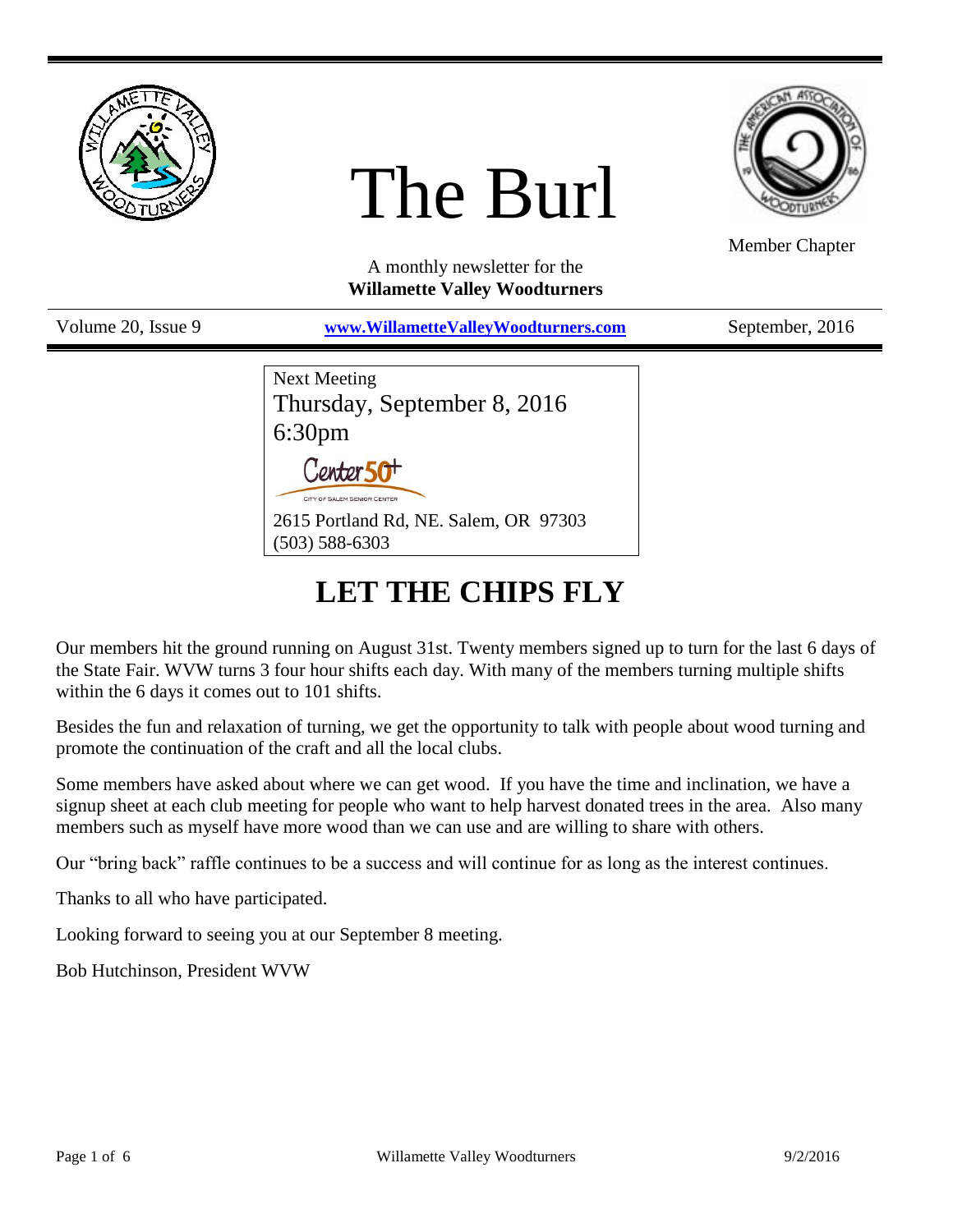# **Upcoming Events (Note change of demonstrator for Sep 8)**

Submitted by Terry Gerros

# **Sep 8 Demonstrator: Tom Hasting -** Inside-out Christmas ornaments

Tom's bio: Upon retiring, I have found that woodworking has become a major part of my life in the form of woodturning. I have learned to turn beautifully grained blocks of wood into pens, bowls, bottle stoppers and pepper mills to name a few. Looking at a piece of wood and deciding just what is the best use for it can be a real challenge.

I have started a small business on the central coast of Oregon in Newport, that includes a studio and gallery. So stop by Hasting Coastal Woodworks, where the coffee is on, say hi, get a tour of my shop and see what an exciting hobby this is!

**Oct 13 Demonstrator: Terry Gerros -** Twist work

- **Nov 10 Club auction!!!!**
- **Dec 8 Demonstrator: Open**



### **Tip of the month**

Submitted by Bruce Stangeby

Use 4" paint rollers to apply end grain sealers to rough-cut surfaces on logs and turning blanks. Rollers are significantly more efficient than brushes and provide better coverage on rough-cut/chain sawn surfaces. From Steven D Russell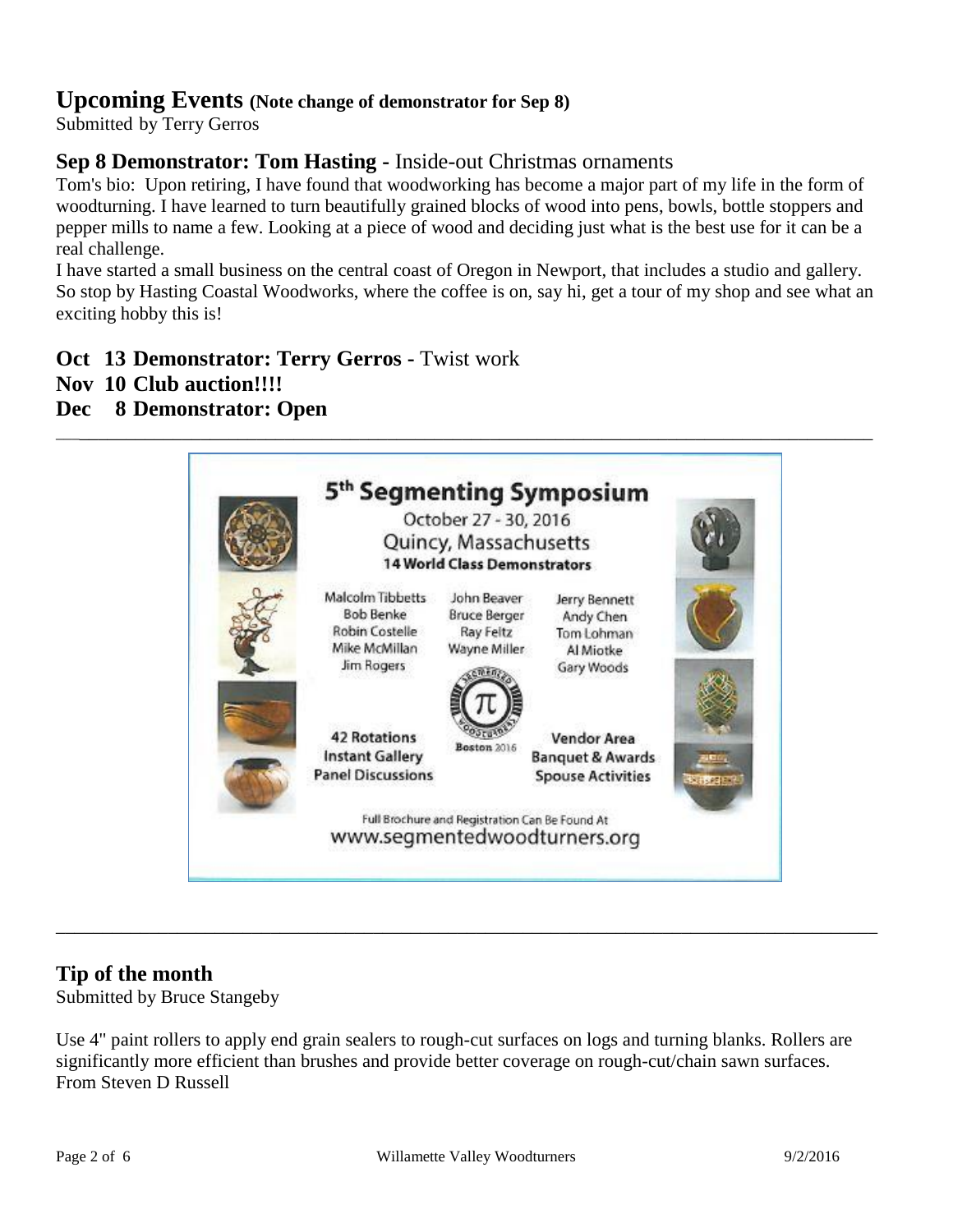**Beads of Courage** Submitted my Mark Choitz



Hey Woodturners - What's round, made of wood, has a lid and brings a child hope and encouragement? Read on to find the answer…..

You've probably heard of the Beads of Courage program. It is the program designed to support and strengthen children and families coping with serious illness. Through the program, members tell their story using colorful beads as meaningful symbols of courage that they receive to honor and acknowledge each step of their treatment journey. The kids need a safe place to keep their beads and that's where we can help. Our club has turned lidded boxes for the past two years to donate at the national AAW symposium. We have an opportunity to help a child get through a tough time in their life by doing what we like to do. The Oregon Woodturning Symposium is coming up March, 2017 and we will be collecting boxes there. We are challenging each participating club to turn 10 lidded boxes to donate to the Beads of Courage program. It's not too early to start on your Beads of Courage lidded box. If you would like a bead to include in your design please contact Mark Choitz - he has 12 beads available.

\_\_\_\_\_\_\_\_\_\_\_\_\_\_\_\_\_\_\_\_\_\_\_\_\_\_\_\_\_\_\_\_\_\_\_\_\_\_\_\_\_\_\_\_\_\_\_\_\_\_\_\_\_\_\_\_\_\_\_\_\_\_\_\_\_\_\_\_\_\_\_\_\_\_\_\_\_\_\_\_\_\_\_\_\_\_\_\_

To find out more about the woodturner guidelines here's a link: <http://www.beadsofcourage.org/pages/woodturners.html>



#### **From Bowls to Birdhouses…..**

Submitted my Mark Choitz



I have a bunch of green turned bowls that are 4 to 6 inches that have been drying for several years. Since I didn't really want to finish a bunch of small bowls I thought maybe I could put a couple together and make something interesting. You can see from the pictures that I ended up with an acorn birdhouse. Most of the hollowing was done already so all I had to do was true up the bowls and get a good fit for the lid and body. After sanding to about 320 I finished it with teak oil.

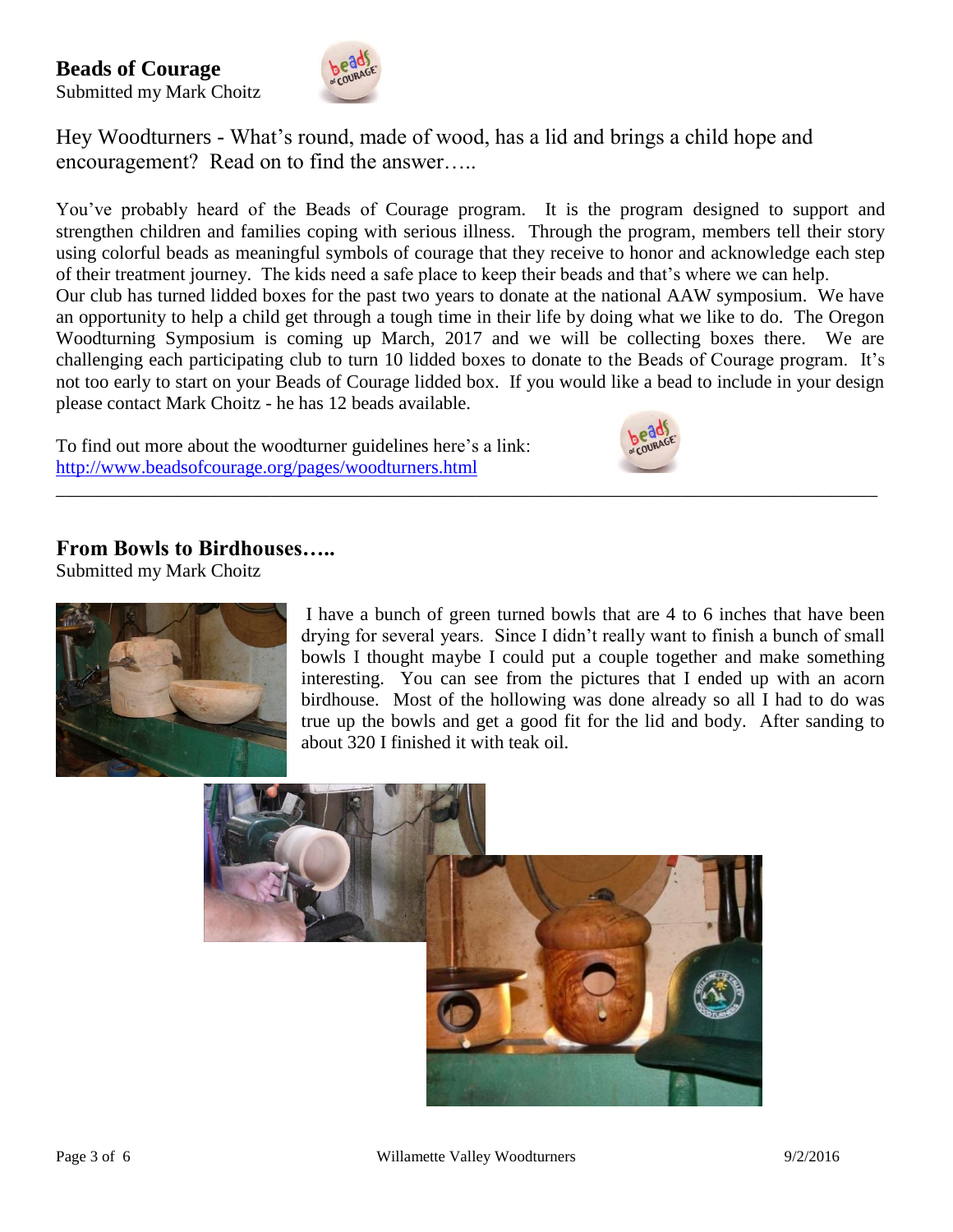# **Club Business**

\_\_\_\_\_\_\_\_\_\_\_\_\_\_\_\_\_\_\_\_\_\_\_\_\_\_\_\_\_\_\_\_\_\_\_\_\_\_\_\_\_\_\_\_\_\_\_\_\_\_\_\_\_\_\_\_\_\_\_\_\_\_\_\_\_\_\_\_\_\_\_\_\_\_\_\_\_\_\_\_\_\_\_\_\_\_\_\_

#### **August Treasurer's Report**

By Henrik Åberg, Treasurer

| <b>Membership Report</b>   |            |                              |          |  |
|----------------------------|------------|------------------------------|----------|--|
| <b>Ending Balance</b>      | \$8,252.36 |                              |          |  |
| <b>Total August Income</b> | \$75.00    | <b>Total August Expenses</b> | \$737.88 |  |
|                            |            | Demonstrator fees/expenses   | \$165.00 |  |
|                            |            | Center 50+ Meeting Room Rent | \$570.00 |  |
| Raffle                     | \$75.00    | Burl copies                  | \$2.88   |  |
| <b>August Income</b>       |            | <b>August Expenses</b>       |          |  |
| <b>Beginning Balance</b>   | \$8,915.24 |                              |          |  |

By Henrik Åberg



We have **16 new members** so far in 2016 with a total of **112** members.

#### **The Editor's Corner**

By Henrik Åberg, Burl editor

Please help improve the Burl experience for all club members by submitting your own contribution. We need more contributions for "**What's on my lathe?", "Tip of the month", "Joke of the month"** and more.

\_\_\_\_\_\_\_\_\_\_\_\_\_\_\_\_\_\_\_\_\_\_\_\_\_\_\_\_\_\_\_\_\_\_\_\_\_\_\_\_\_\_\_\_\_\_\_\_\_\_\_\_\_\_\_\_\_\_\_\_\_\_\_\_\_\_\_\_\_\_\_\_\_\_\_\_\_\_\_\_\_\_\_\_\_\_\_\_

**A maximum of two gift certificates per month are given out to the best Burl contributions**!

This month's gift certificate goes to Mark Choitz. Thank you!

\_\_\_\_\_\_\_\_\_\_\_\_\_\_\_\_\_\_\_\_\_\_\_\_\_\_\_\_\_\_\_\_\_\_\_\_\_\_\_\_\_\_\_\_\_\_\_\_\_\_\_\_\_\_\_\_\_\_\_\_\_\_\_\_\_\_\_\_\_\_\_\_\_\_\_\_\_\_\_\_\_\_\_\_\_\_\_\_

#### **AAW NEWS** Submitted by Terry Gerros



If you are not a member of AAW, you can still sign up for a 90-day trial membership. As a guest, you'll have access to many articles and publications usually available only to members. The link to sign up is: <http://www.woodturner.org/page/GuestMemberLanding>Check out this page to see what your guest membership entitles you to. Have questions about AAW? Talk to me.

Terry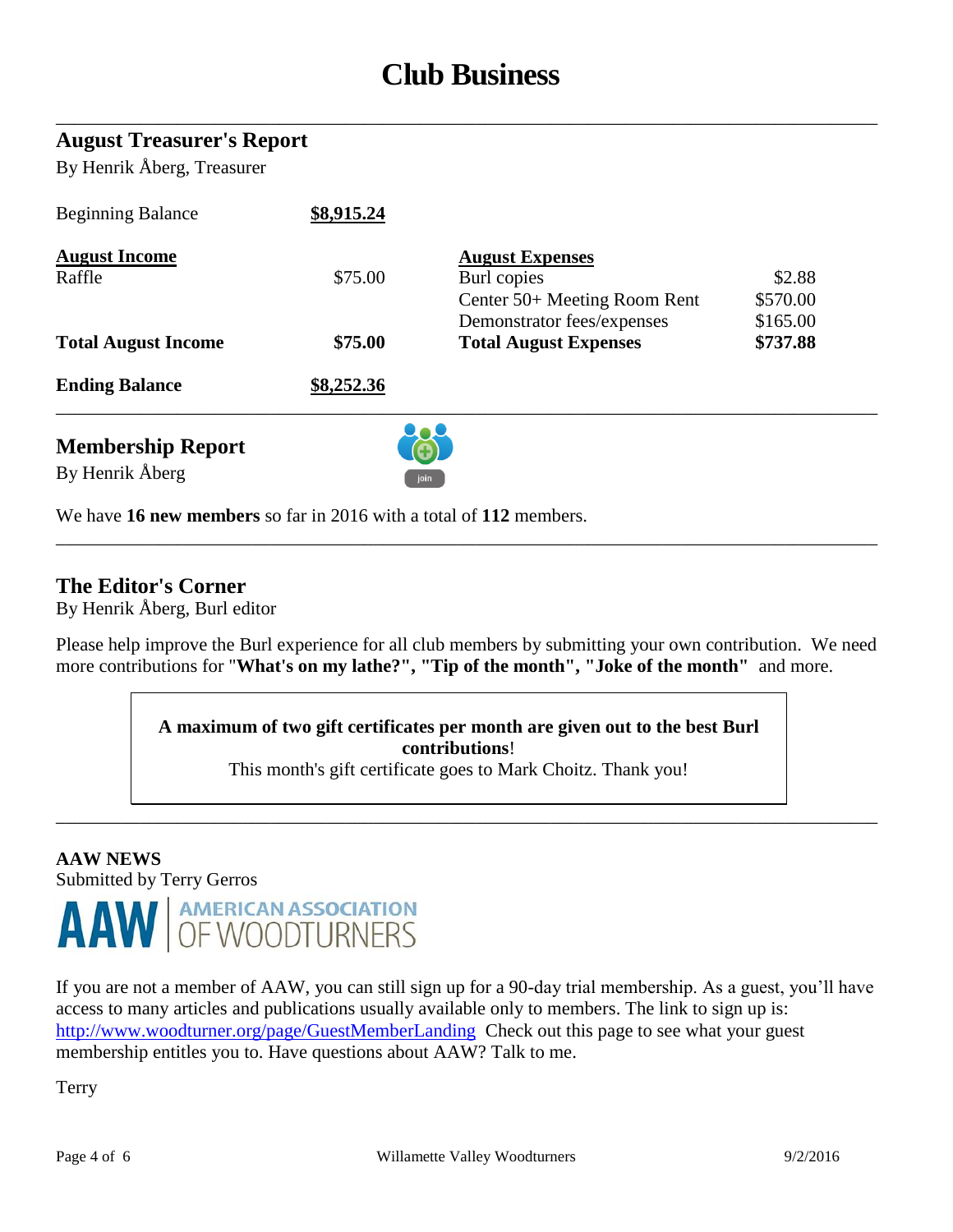# Membership Rewards

# **Library**

A friendly reminder to members with books and/or videos checked out from the library. Please return them at this next meeting.

## **Wood Gathering**

Sign-up sheets will be available to indicate your availability to help with wood gathering. Anyone who learns of a tree or log that is available to the club should notify Jerry Lelack, (503) 510-1577 or Bob Hutchinson, (503) 508-3279. The intent is to gather wood, process it to usable pieces, store it at the home of Terry Gerros, and then make it available to members. Terry can be reached at (503) 580-5013.

### **From Terry Gerros**

I am a distributor for Stick Fast CA glue, Sharpfast Sharpening systems, the Holdfast vacuum chucking system and Saburrtooth Carving bits. If you have an interest in these products, give me a call or send me an [email](mailto:gerrost@yahoo.com) for details.

# **Supplies**

The club purchases a few supplies in bulk and sells it to members at club cost. We routinely have superglue (\$5), black or brown superglue (\$10) accelerator (\$10) and Anchorseal (\$11/gal). The club has a small supply of half round protractors (\$6) used to measure the angle ground on a tool, and depth gauges (\$5). HSS Round Tool Bits rods (1/4" x 8") are also available (\$3). Henrik Åberg will have the resale items available at the meetings, except for Anchorseal which is available through [Jeff Zens.](mailto:jszens@custombuiltfurniture.com)

# **Club Member Discounts**

- **Craft Supply**: The club's order will be going out on the Monday following our Club Meeting if our order equals or exceeds \$1,000. Craft Supply gives us a 10% discount plus free shipping on all items, and occasional additional discounts on certain other items and quantity purchases. If you order from the sales items, you will receive the club discount in addition to the sale discount, making many items available at very attractive prices. For detailed instruction for ordering see the article in the [November](http://www.willamettevalleywoodturners.com/newsletters/2015_11_WVW_Newsletter.pdf) 2015 Burl. Questions? See [jeffzens@custombuiltfurniture.com.](mailto:jeffzens@custombuiltfurniture.com.)
- Club members are registered with **Klingspor's Woodworking Shop** at [www.woodworkingshop.com](http://www.woodworkingshop.com/)  or 800-228-0000, they have your name and will give you a 10% discount.
- If you show your club card at checkout time to the cashier at **Woodcraft** in Tigard they will give you a 10% discount (May not apply to some machinery).
- **Exotic Wood** is offering a discount of 15% off any orders placed at: [www.exoticwoodsusa.com.](http://www.exoticwoodsusa.com/) (This includes sale items and free shipping on orders over \$300). Use promo code ewusaAAW
- **Gilmer Wood** now offers our club a 10% discount on purchases made there. If you haven't been to Gilmer's, it is well worth the trip to Portland, if only to make your mouth water and make you cry if you leave empty handed.